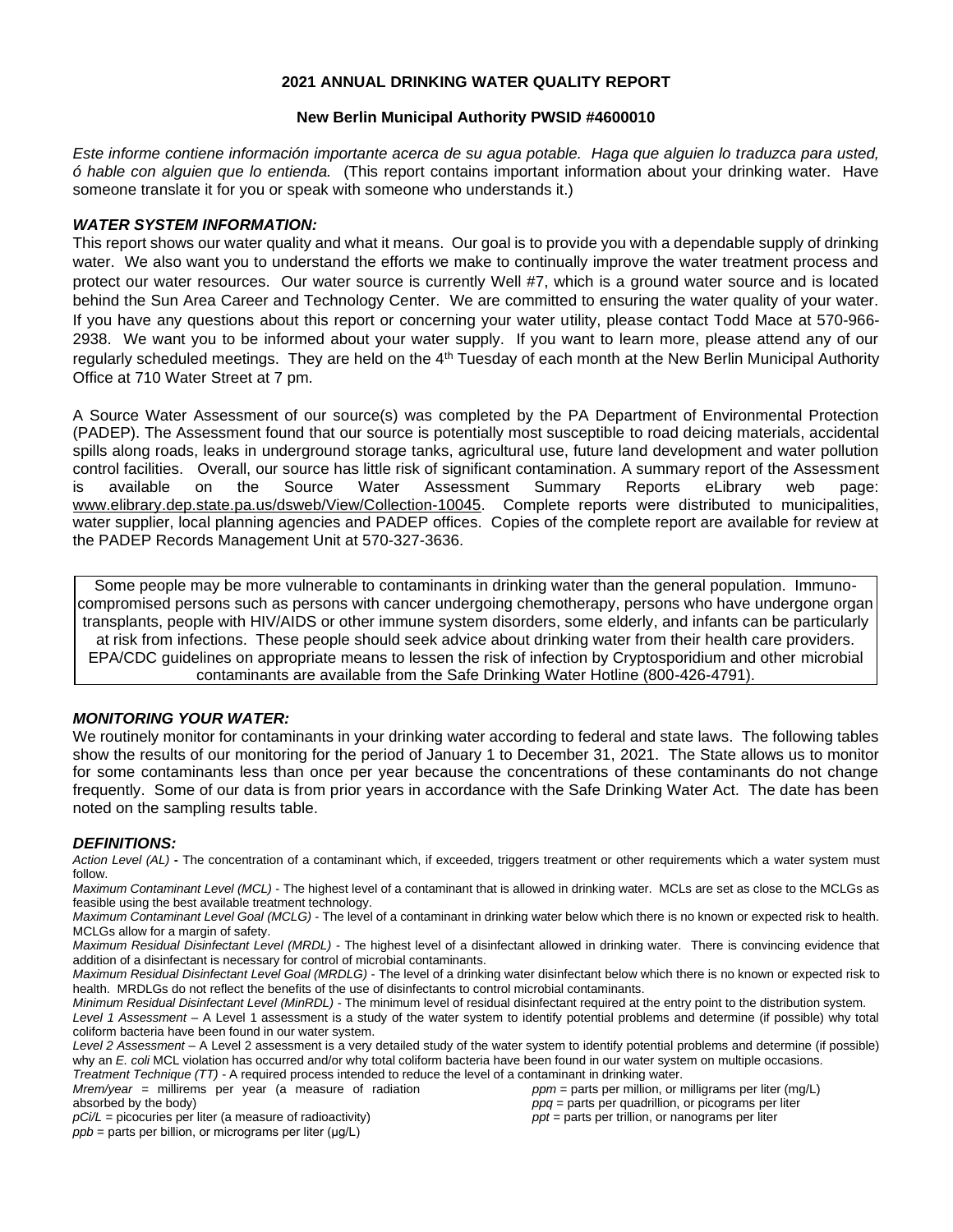# *DETECTED SAMPLE RESULTS:*

| <b>Chemical Contaminants</b> |                                             |                |                          |                                      |              |                              |                         |                                                                                                                  |
|------------------------------|---------------------------------------------|----------------|--------------------------|--------------------------------------|--------------|------------------------------|-------------------------|------------------------------------------------------------------------------------------------------------------|
| <b>Contaminant</b>           | <b>MCL</b> in<br><b>CCR</b><br><b>Units</b> | <b>MCLG</b>    | Level<br><b>Detected</b> | <b>Range of</b><br><b>Detections</b> | <b>Units</b> | <b>Sample</b><br><b>Date</b> | <b>Violation</b><br>Y/N | Sources of<br>Contamination                                                                                      |
| Arsenic                      | 10                                          | 0              | 0.387                    | N/A                                  | ppb          | 6/6/18                       | N                       | Erosion of natural<br>deposits; Runoff from<br>orchards; Runoff from<br>glass & electronics<br>production wastes |
| <b>Barium</b>                | $\overline{2}$                              | $\overline{2}$ | 0.0621                   | N/A                                  | ppm          | 4/8/2021                     | N                       | Discharges from<br>drilling wastes;<br>Discharge from metal<br>refineries; Erosion of<br>natural deposits.       |
| Chlorine                     | $MRDL=$<br>4                                | $MRDL=$<br>4   | 0.96                     | $0.52 - 0.96$                        | ppm          | Aug<br>2021                  | N                       | Water additive used to<br>control microbes                                                                       |
| <b>Nitrate</b>               | 10                                          | 10             | 1.14                     | N/A                                  | ppm          | 9/1/2021                     | N                       | Runoff from fertilizer<br>use; Leaching from<br>septic tanks, sewage;<br>Erosion of natural<br>deposits          |
| Trihalomethanes              | 80                                          | 80             | 2.79                     | N/A                                  | ppb          | 9/1/2021                     | $\mathsf{N}$            | By-products of drinking<br>water chlorination                                                                    |
| Gross Alpha                  | 15                                          | 0              | 3.42                     | N/A                                  | pCi/L        | 6/9/15                       | N                       | Erosion of natural<br>deposits                                                                                   |
| Combined<br>Uranium          | 20                                          | 20             | 0.757                    | N/A                                  | pCi/L        | 9/19/19                      | $\mathsf{N}$            | Erosion of natural<br>deposits                                                                                   |

\*EPA's MCL for fluoride is 4 ppm. However, Pennsylvania has set a lower MCL to better protect human health.

| <b>Entry Point Disinfectant Residual</b> |                                                   |                                    |                                      |                    |                              |                         |                                             |  |  |
|------------------------------------------|---------------------------------------------------|------------------------------------|--------------------------------------|--------------------|------------------------------|-------------------------|---------------------------------------------|--|--|
| Contaminant                              | <b>Minimum</b><br>Disinfectant<br><b>Residual</b> | Lowest<br>Level<br><b>Detected</b> | <b>Range of</b><br><b>Detections</b> | Units <sup>1</sup> | <b>Sample</b><br><b>Date</b> | <b>Violation</b><br>Y/N | Sources of<br>Contamination                 |  |  |
| Chlorine                                 | 0.40                                              | 0.39                               | $0.39 - 2.20$                        | ppm                | 9/25/2021                    | N                       | Water additive used<br>to control microbes. |  |  |

| <b>Lead and Copper</b> |                             |             |                                      |              |                                              |                         |                                        |  |  |
|------------------------|-----------------------------|-------------|--------------------------------------|--------------|----------------------------------------------|-------------------------|----------------------------------------|--|--|
| Contaminant            | <b>Action</b><br>Level (AL) | <b>MCLG</b> | 90 <sup>th</sup> Percentile<br>Value | <b>Units</b> | # of Sites Above<br><b>AL of Total Sites</b> | <b>Violation</b><br>Y/N | Sources of<br><b>Contamination</b>     |  |  |
| Lead                   | 15                          |             |                                      | ppb          | 0                                            | N                       | Corrosion of<br>household<br>plumbing. |  |  |
| Copper                 | 1.3                         | 1.3         | 0.237                                | ppm          | 0                                            | N                       | Corrosion of<br>household<br>plumbing. |  |  |

## *VIOLATIONS:*

No MCL or treatment violations occurred in calendar year 2021.